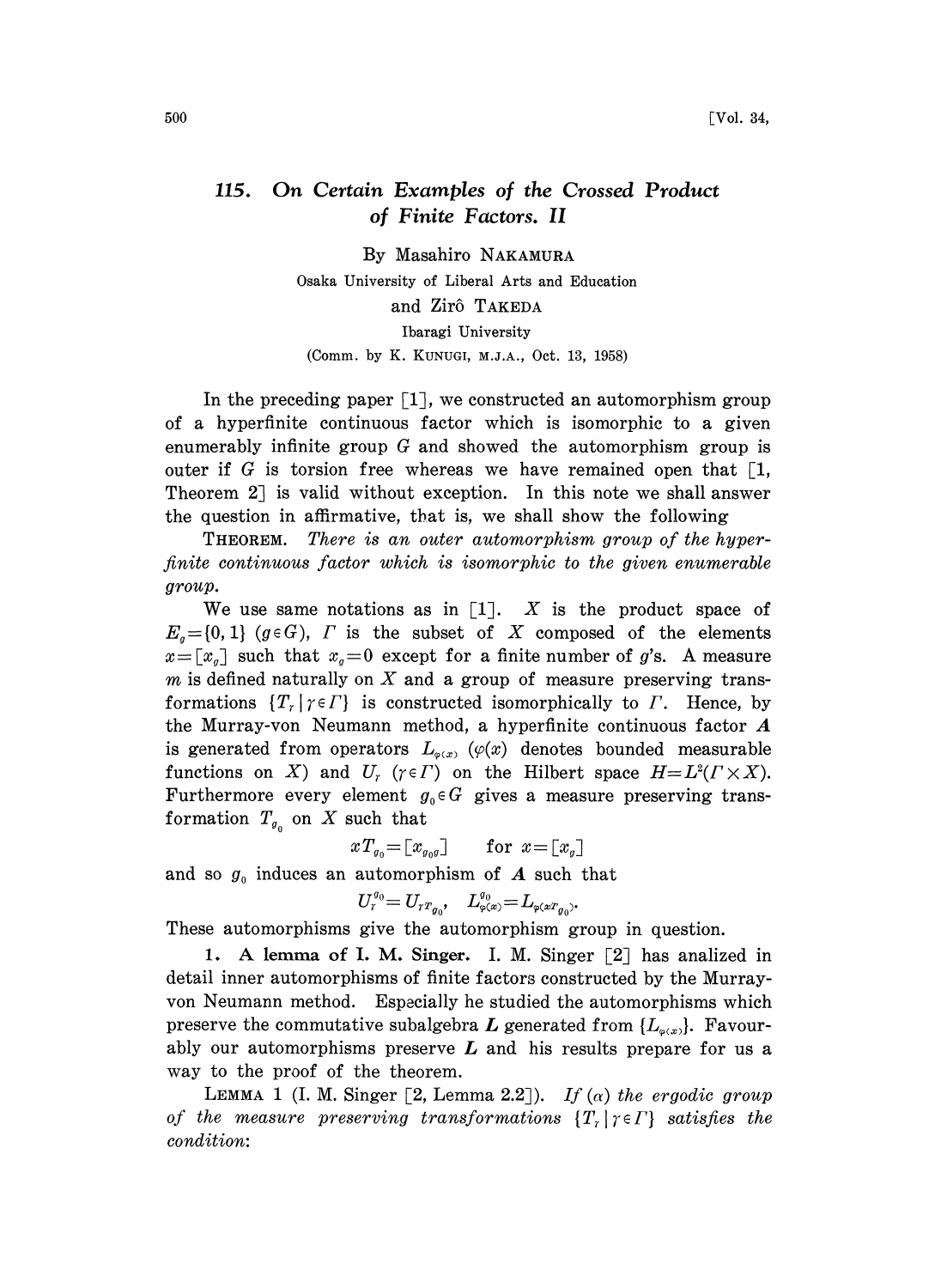No. 8] On Certain Examples of the Crossed Product of Finite Factors. II 501

 $(*)$  for a measurable set E with positive measure and every  $T<sub>r</sub>$  there exists a subset  $F$  of  $E$  such that

$$
m(FT_r\triangle F)\mathop{+} 0
$$

 $\begin{array}{c} + \ 0 \ \textit{enca} \ \mathbb{I}) \ \ i \ \textit{r} \ \textit{r} \ \textit{r} \ \textit{r} \ \textit{r} \ \textit{r} \ \textit{r} \ \textit{r} \ \textit{r} \ \textit{r} \ \textit{r} \ \textit{r} \ \textit{r} \ \textit{r} \ \textit{r} \ \textit{r} \ \textit{r} \ \textit{r} \ \textit{r} \ \textit{r} \ \textit{r} \ \textit{r} \ \textit{r} \ \textit{r} \ \textit{r} \ \textit{r} \ \textit{r} \ \$ where  $\Delta$  denotes the symmetric difference and ( $\beta$ ) a unitary operator  $V \approx \lfloor [\xi_i(x)] \rfloor$  in A (cf. [1, Theorom 2]) induces an inner automorphism of A which preserves L, then  $\xi_i(x)$ 's satisfy the following conditions, where  $E_r = \{x \mid \xi_r(x) \neq 0\},\$ 

$$
(i) \quad m(\bigcup_{r \in r} E_r) = 1,
$$

(ii)  $m(E_{\tau} \cap E_{\delta}) = 0$  if  $\tau \neq \delta$  ( $\tau, \delta \in \Gamma$ ), (ii)  $m(E_r \cap E_s) = 0$  if  $r \neq \delta$ <br>(iii)  $m(E_r \cap E_s) = 0$  if  $r \neq \delta$ ,

(iv)  $\sum_{r \in r} |\xi_r(x)| = 1$  a.e. on X,  $|\xi_r(x)| = 1$  a.e. on  $E_r$ .

## 2. Proof of the theorem

**LEMMA 2.** The measure preserving transformation  $T<sub>r</sub>$  on X satisfies the condition  $(*)$  always.

**PROOF.** Let  $E$  be a measurable set with positive measure. If  $m(ET<sub>r</sub> \triangle E) \neq 0$ , we may take  $F=E$ . Next we assume  $m(ET<sub>r</sub> \triangle E) = 0$ and  $\gamma = [r_q]$ ,

$$
\gamma_g = \begin{cases} 1 & \text{for} \quad g = g_1, g_2, \cdots, g_n, \\ 0 & \text{otherwise.} \end{cases}
$$

Let  $E_y$  be the set of elements  $x=[x_q] \in E$  such that

$$
x_q = y(g) \qquad \text{for} \quad g = g_1, g_2, \cdots, g_n
$$

where  $y(g)$  is a function defined on  $\{g_1, g_2, \dots, g_n\}$  taking values in  ${0, 1}$ . Then E decomposes into a finite number of mutually disjoint sets  $E_{y_1}, E_{y_2}, \dots, E_{y_m}$ . At least one of these sets has positive measure and it is transformed onto another one by  $T_i$ . Hence an  $E_{y_i}$  gives a desired set  $F$ . This proves the lemma.

Now we assume any automorphism  $g_0 \in G$ , which is not identity, is inner and a unitary operator  $V \approx \lceil \lceil \xi_c(x) \rceil \rceil$  induces the automorphism. Then since

$$
L^{q_0}_{\varphi(x)}=L_{\varphi(\boldsymbol{x}T_{q_0})}\varepsilon L,
$$

the automorphism preserves  $L$  and so we can utilize Singer's lemma for V.

We take up  $\gamma^{h}=[\gamma^{h}_{g}]$  in  $\Gamma$ , where

$$
\gamma_g^n = \begin{cases} 1 & \text{if } g = h, \\ 0 & \text{if } g \neq h. \end{cases}
$$

As shown in [1, Theorem 2],

$$
U_r \approx \begin{bmatrix} \begin{bmatrix} \chi_r^{n}(x) \end{bmatrix} \end{bmatrix}, \qquad U_{r\hbar}^{q_0} \approx \begin{bmatrix} \begin{bmatrix} \chi_r^{n} r_{q_0}(x) \end{bmatrix} \end{bmatrix}
$$
  
where 
$$
\chi_c^{n}(x) \equiv \begin{cases} 1 & \text{if } c = \gamma^h \\ 0 & \text{otherwise}, \end{cases} \qquad \chi_c^{n} r_{q_0}(x) \equiv \begin{cases} 1 & \text{if } c = \gamma^h T_{q_0} \\ 0 & \text{otherwise} \end{cases}
$$

and

$$
U_{r^h}^{q_0} V \approx \left[ \left[ \sum_r \chi_r^{r^h r_{q_0}}(x) \xi_{c+r}(x+r) \right] \right] = \left[ \left[ \xi_{c+r^h r_{q_0}}(x+r^n T_{q_0}) \right] \right]
$$
  
\n
$$
V U_{r^h} \approx \left[ \left[ \sum_r \xi_r(x) \chi_{c+r}(x+r) \right] \right] = \left[ \left[ \xi_{c+r^h} (x) \right] \right].
$$